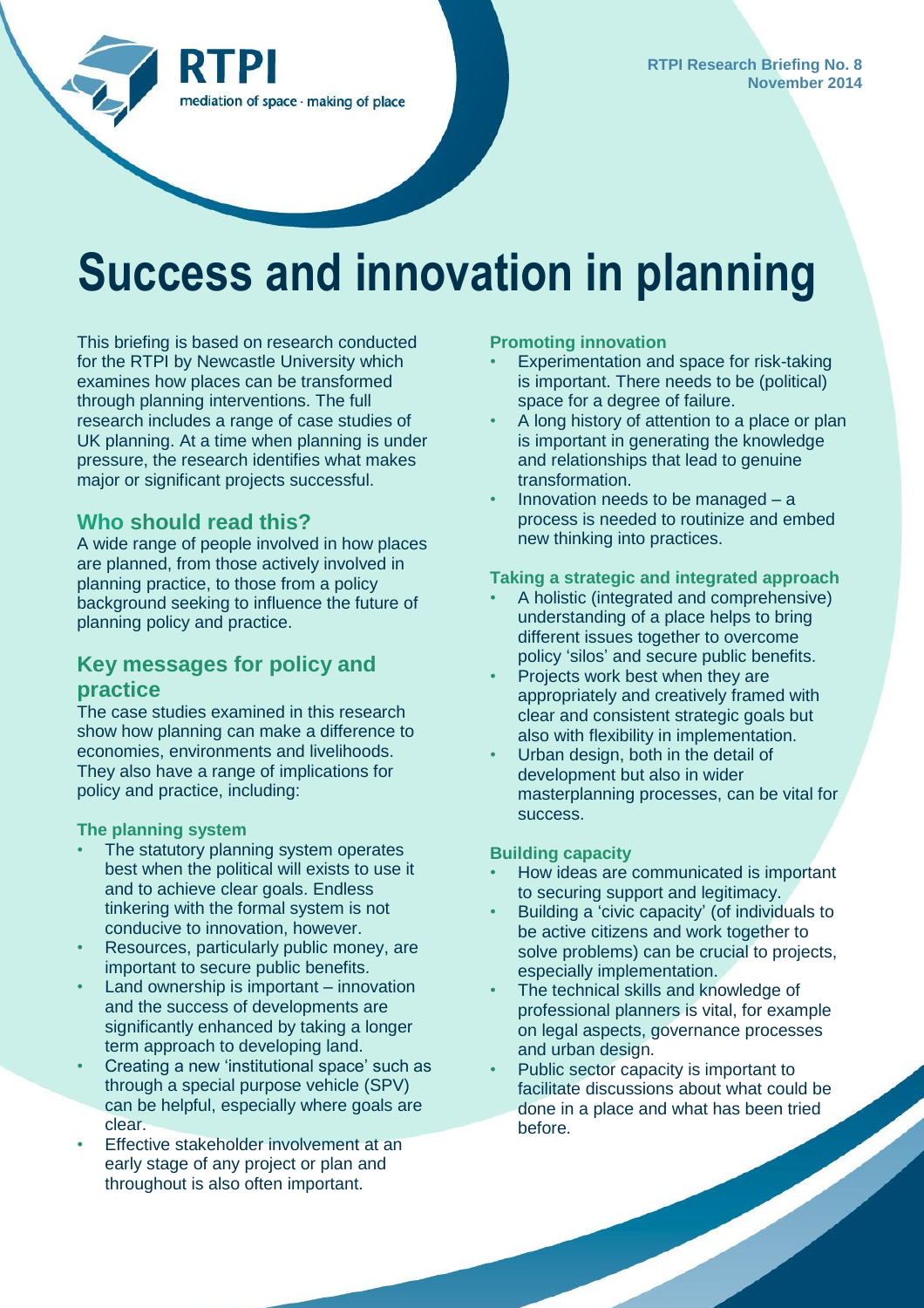

# **Main findings**

The research on which this briefing is based identifies successful and even transformative innovations in the planning field – where people have tried to do things differently in a wide range of creative ways, which have made a positive and potentially enduring difference to places.

The aim of the research was to focus on success stories, to counteract the continual critique to which planning systems are subject, particularly in England. The research provides an antidote to what the late Sir Peter Hall famously wrote about in *Great Planning Disasters* (some of which actually turned out to be more successful than was initially the case).

The research shows how planning experts, mostly working within public agencies and formal local planning authorities, have been innovative in searching for more effective ways of producing good outcomes in terms of place qualities and 'public value', despite the inevitable constraints imposed upon them by wider contexts and conditions. As the case studies in the research show, there is much to celebrate in UK planning, despite the constraints within which planners often work.

Despite their breadth, and in some instances uniqueness, some common messages for policy and practice emerge from the case studies regarding what might unleash greater levels of innovation in UK planning, namely:

- The importance of the formal planning system;
- The ability to innovate in place governance;
- The significance of planning in developing strategy and in coordinating with other policy sectors; and
- The importance of local civic and institutional capacity in achieving planning goals and securing public value.

#### **The planning system**

The statutory planning system can be very useful but it operates best when the political will exists to use it and to achieve clear goals – for example in the case studies of the London Olympics and Manchester city centre regeneration (as described in the full report).

Endless tinkering with the formal system is not conducive to innovation, however.

Resources, particularly public money, are important to secure public goods and values – for example the case studies of the Salford Quays regeneration and Manchester city centre.

Land ownership is important; innovation and long term success of development is dramatically enhanced by taking a longer term approach to developing land – for example the case studies of Newhall and the Sherwood Energy Village.

Creating a new 'institutional space', such as through a special purpose vehicle (SPV), can be helpful especially where institutional goals are clear – for example the case studies of the London Olympics and the Grainger Town Partnership.

Effective stakeholder involvement throughout and at an early stage of any project or plan is often significant – for example the case studies of Bristol's approach to localism and the Grainger Town Partnership.

#### **Promoting innovation**

Experimentation and space for risk-taking is important. An organisation may not always get it right first time, there needs to be (political) space for a degree of failure – for example the case studies of the Hadrian's Wall Plan and Rugby development management reform.

It is important to learn from good practice, from the local situation and further afield, but also to be reflective about what may be transferable – for example the case studies of Manchester city centre and the Grainger Town Partnership.

A long history of attention to a subject – a place or plan – is important in generating the knowledge and relationships that lead to genuine transformation. Sometimes this can help in rapid transformations building on the knowledge accumulated over time, in others a 'slow' approach to planning pays dividends in terms of quality of outcomes – for example the case studies of the Hadrian's Wall Plan and Gateshead Quays.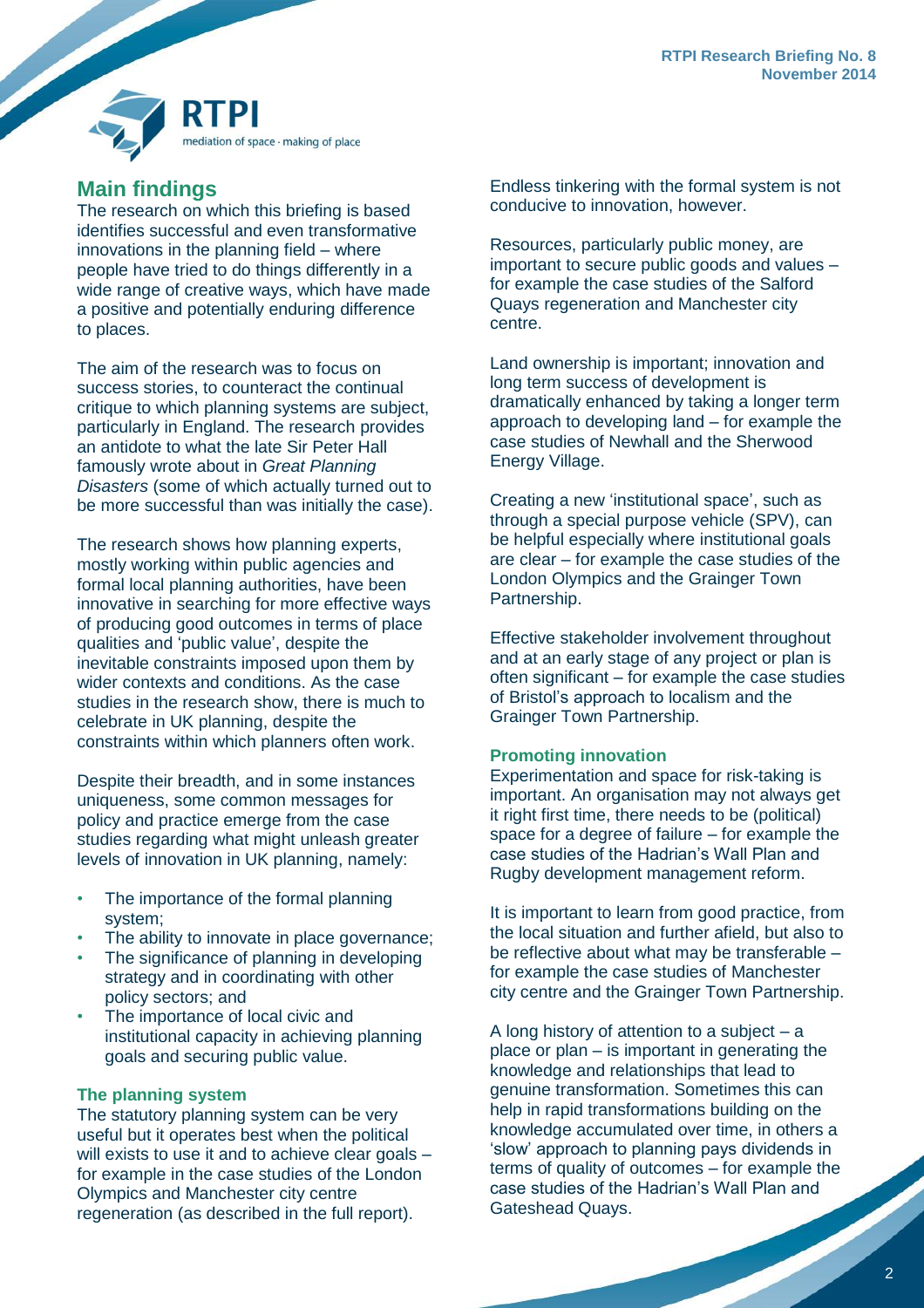

Innovation has to be managed: a process is needed to routinize and embed new thinking into practices – for example the case study of the Hadrian's Wall Plan.

**Strategic and integrated approach**

A holistic (integrated, comprehensive) understanding of place helps to bring different issues together to overcome policy silos and secure public value beyond the planning system – for example the case studies of the Hadrian's Wall Plan and Marine spatial planning.

Projects work best when they are appropriately and creatively framed with clear and consistent strategic goals but with flexibility in implementation – for example the case studies of Gateshead Quays and Manchester city centre.

Urban design, both in the detail of development but also in wider masterplanning processes, especially articulated through codes and frameworks can be very important for success – for example the case studies of Manchester city centre and Newhall.

#### **Building capacity**

How ideas are communicated is highly significant in securing support and legitimacy for action – for example the case studies of TAYplan and Bristol's approach to localism.

Paying attention to building a civic capacity (the capacity of individuals to be active as citizens and work together to solve collective problems), to contribute and underpin place governance work, is important for the knowledge and values it brings and for better implementation – for example the case studies of the Grainger Town Partnership and Bristol's localism.

Technical skills and knowledge are vital. In our cases this is often provided by professional planners drawing on codified and tacit knowledge. This can relate to legal aspects, the design of governance processes, and specialist advice such as in urban design – for example the case studies of Manchester city centre and Gateshead Quays.

Public sector capacity is very important to facilitate deliberation about what might be done in a place and to carry the memory of what has been tried before – for example the case studies of Salford Quays and Manchester city centre regeneration.

# **Wider implications for policy**

This research also raises some wider implications for policy in relation to planning.

## **The challenges facing planning**

Three factors in particular affect the performance of the planning system in the UK.

Firstly, government, especially in England, is highly centralised and organised into policy delivery sectors ('silos') which make coordination in specific places difficult. This situation can be exacerbated where national political priorities are imposed across the system, despite the very different social, economic and environmental conditions in different parts of the UK's devolved nations. The situation is made even more complex where local political boundaries bear little relationship to the relations and borders which people typically recognise in day-to-day life.

Secondly, attempts to reform and re-focus planning systems in recent years have tended to be narrowly focused on crude performance measures designed to improve efficiency and on achieving single objectives, notably increasing housing supply, without attention to the many dimensions which create quality places. Reduced funding to local government and national performance demands have tended to create local organisational cultures focused on meeting these nationally-set targets rather than finding ways of improving places in discussion with citizens and other stakeholders. The accelerated financialisation of aspects of public planning in recent years is not wholly bad, but accounting for long-term public benefit is difficult within such a framework. In this context, innovation may be limited to finding ways to achieve these external targets rather than delivering enduring place qualities and creating public value.